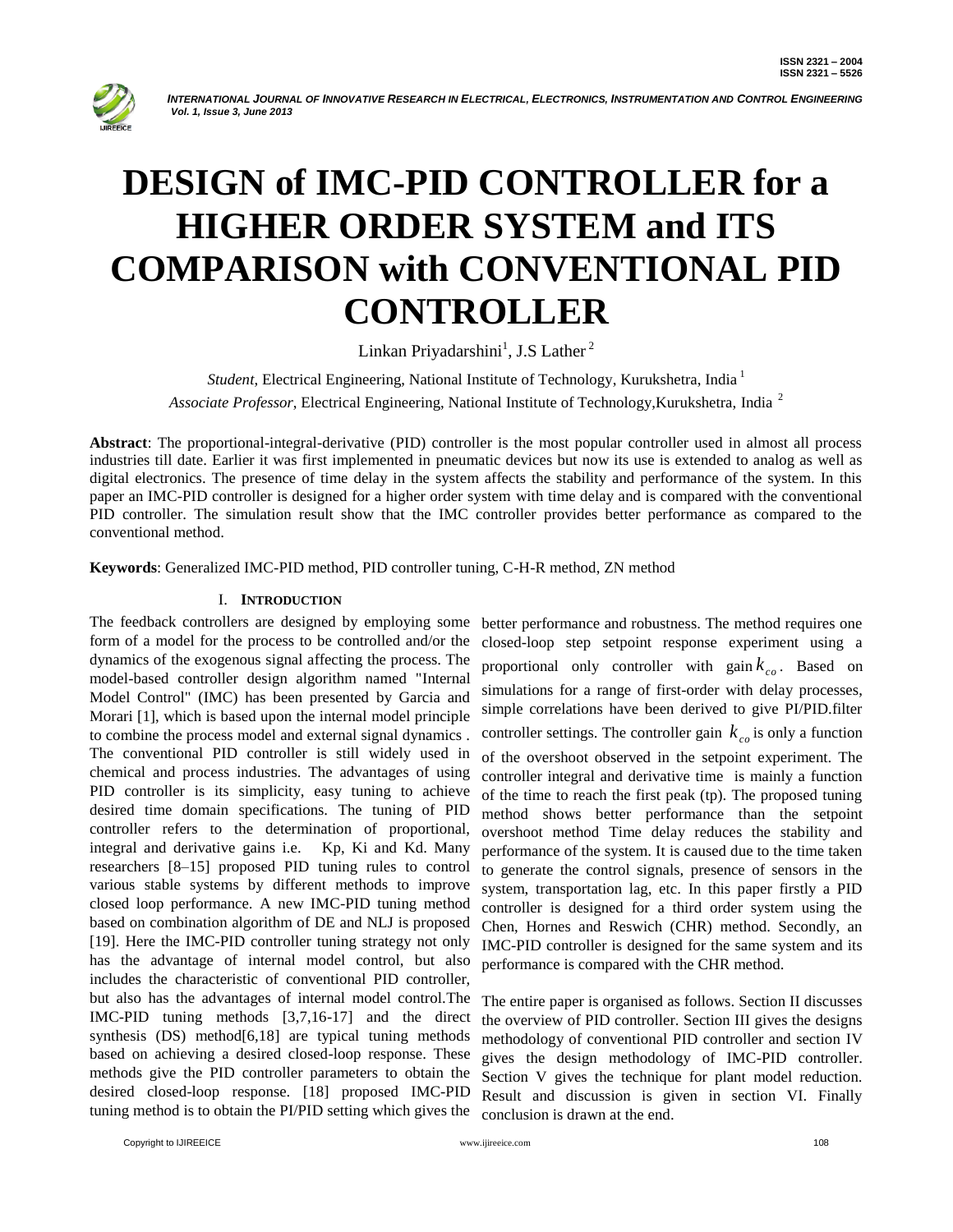

## II. **OVERVIEW OF PID CONTROLLER**

The basic PID control scheme is shown in Fig 1. The error signal  $e(t)$  is the difference between the reference input  $r(t)$ and desired output y(t), i.e

$$
e(t) = r(t) - y(t)
$$

This error is manipulated by the PID controller to produce a command signal for the system given by-

$$
U(t) = K_p[e(t) + (1/\tau_i)\int_{-\infty}^{t} edt + \tau_d(de/dt)]
$$

Thus, a PID controller is described by the following transfer determined according to Table. II. function in the continuous s-domain

$$
G_c = P + I + D
$$
  
\n
$$
G_c = K_p + \frac{K_i}{s} + K_d s
$$
  
\n
$$
G_c = Kp(1 + 1/\tau_i s + \tau_d s)
$$

Where-

 $Kp =$  Proportional gain  $Ki = Integration coefficient$  $Kd = Derivative coefficient$ 

 $\tau_i$  = Integral time constant

$$
\tau_d = \text{Derivative time constant}
$$



Fig. 1. Conventional PID controller

III. **DESIGN OF CONVENTIONAL PID CONTROLLER**

## *A* . *Design using Chien, Hrones and Reswich(CHR) method-*

Tuning of conventional PID controller is done by Chien, Hrones and Reswich (C-H-R) and Ziegler Nichols (ZN)

method . The C-H-R method is the modification of the open loop Zigler Nichols method. This is as shown in Table I.

## *B*. *Design using Ziegler Nichols(ZN) method*.

The ZN tuning technique was the first method to tune PID controller. According to the rule, a PID controller is tuned by setting it to P controller only and increasing the value of proportional gain until the system is in a continuous oscillation. The corresponding value of proportional gain is reffered to as critical gain( $k_c$ ) and the oscillation period as critical time  $period(T_c)$ , then the PID parameters are

| TABLE I: C-H-R method |                                    |             |            |  |  |  |
|-----------------------|------------------------------------|-------------|------------|--|--|--|
| Controller            | $K_c$<br>$\tau_{I}$                |             | $\tau_{D}$ |  |  |  |
| P                     | $\frac{0.7\tau_m}{K_m \tau_d}$     |             |            |  |  |  |
| PI                    | $0.6\tau_m$<br>$\overline{K_{m}d}$ | $\tau_{m}$  |            |  |  |  |
| <b>PID</b>            | $\frac{0.95\tau_m}{K_m d}$         | $1.4\tau_m$ | 0.47d      |  |  |  |

| TABLE II: ZN method |           |            |            |  |  |
|---------------------|-----------|------------|------------|--|--|
| Controller          | $K_{c}$   | $\tau$ ,   | $\tau_{d}$ |  |  |
| P                   | $0.5k_c$  |            |            |  |  |
| PI                  | $0.45k_c$ | $0.833T_c$ |            |  |  |
| <b>PID</b>          | $0.6k_c$  | $0.5T_c$   | $0.125T_c$ |  |  |

## IV**. PROPOSED SCHEME OF PID TUNING**

Proposed scheme used in this paper is tuning of controller parameters using internal model control. the control block diagram is as shown in fig.2. Here  $G_p$  is the process transfer function, is the controller transfer function, q is the imc controller and  $\overline{F}_r$  is the set point filter. Let us consider a first order with dead time(fopdt) given by**-**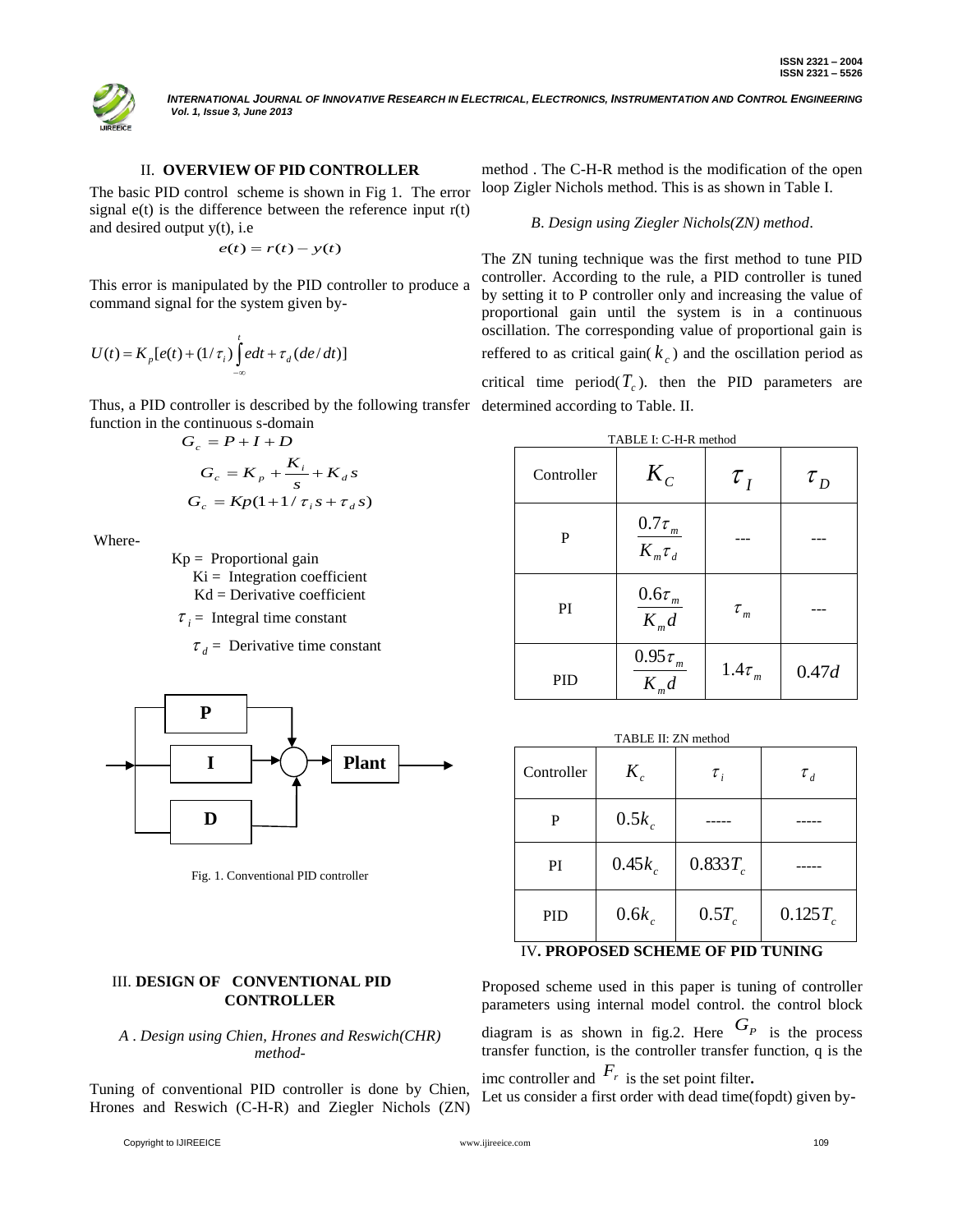

$$
G_P = \frac{K_m e^{-ds}}{\tau_m s + 1} \tag{1}
$$





(b) Fig. 2. (a) classical feedback (b) internal model controller

Here the disturbance is assumed to be zero. The output y of the conventional feedback controller is given by-

$$
y = \frac{G_C G_P}{1 + G_C G_P} r \tag{2}
$$

The output of the IMC controller for set point change is given by-

$$
y = \frac{qG_p}{1 + q(G_p - \tilde{G}_p)}r
$$
 (3)

Comparing eqn.(2) and (3) we get the conventional feedback controller in terms of IMC controller given by-

$$
G_C = \frac{q}{1 - \tilde{G}_P q} \tag{4}
$$

The steps for designing the IMC-PID controller are as follows-

1. The process model  $G_p$  of eqn (1) is factorised into two parts given by-

$$
G_P = P_m P_A \tag{5}
$$

where,  $P_m$  is the non- inverted part of the process model  $G_P$  and  $P_A$  is the inverted part of the process model that contains the delay part and the right-half zeros.

2. The controller is then specified as-

$$
q = \frac{1}{P_m} f \tag{6}
$$

$$
q = P_m^{-1} f
$$
 (7)  
Copyright to *UIREEICE* (7)

Where, the IMC filter is given by-

$$
f = \frac{1}{\left(\lambda s + 1\right)^n} \tag{8}
$$

where n is selected in such a way that the IMC controller becomes proper.

3. Then convert the conventional controller to IMC controller using eqn (4).

## V. **PLANT MODEL REDUCTION**

As it is difficult to implement IMC controller directly to higher order system due to increased complexity, so it is reduced to a low order model. The method used to reduce the model in this paper is given by the half rule. According to this rule the largest neglected (denominator) time constant (lag) is distributed evenly to the effective delay and the smallest retained time constant.

Let the original model be given by

$$
\frac{\prod(-T_{j0}^{m}+1)}{\prod \tau_{j0}^{n}+1}e^{-\theta_{0}s}
$$
\n(9)

Then according to Half-rule to obtain a first-order model of the form given by eqn (2) we have-

$$
\tau_{I} = \tau_{10} + \frac{\tau_{20}}{2}
$$
 (10)  

$$
\theta = \theta_{0} + \frac{\tau_{20}}{2} + \sum_{i \ge 3} \tau_{i0} \sum_{j} T_{j0}^{inv}
$$

#### VI. **MATHEMATICAL MODEL OF THE PLANT**

The plant/process with time delay considered

is 
$$
G_P(s) = \frac{2e^{-s}}{(2s+1)(s+1)^2}
$$
 (11)

Reducing this model using the half rule we get

$$
G_P(s) = \frac{2e^{-1.5s}}{2.5s + 1}
$$
 (12)

# VII. **SIMULATION AND DISCUSSION**

#### The simulations are carried out in MATLAB/SIMULINK.

Analysis shows that the design of the controller using proposed method gives better results than the conventional controllers. The performance and robustness of the time delay system was evaluated in terms of time domain specifications and performance indices IAE & ISE. PID controller parameters for the tuning methods are shown in table III. A reference step input is given to the system with time delay.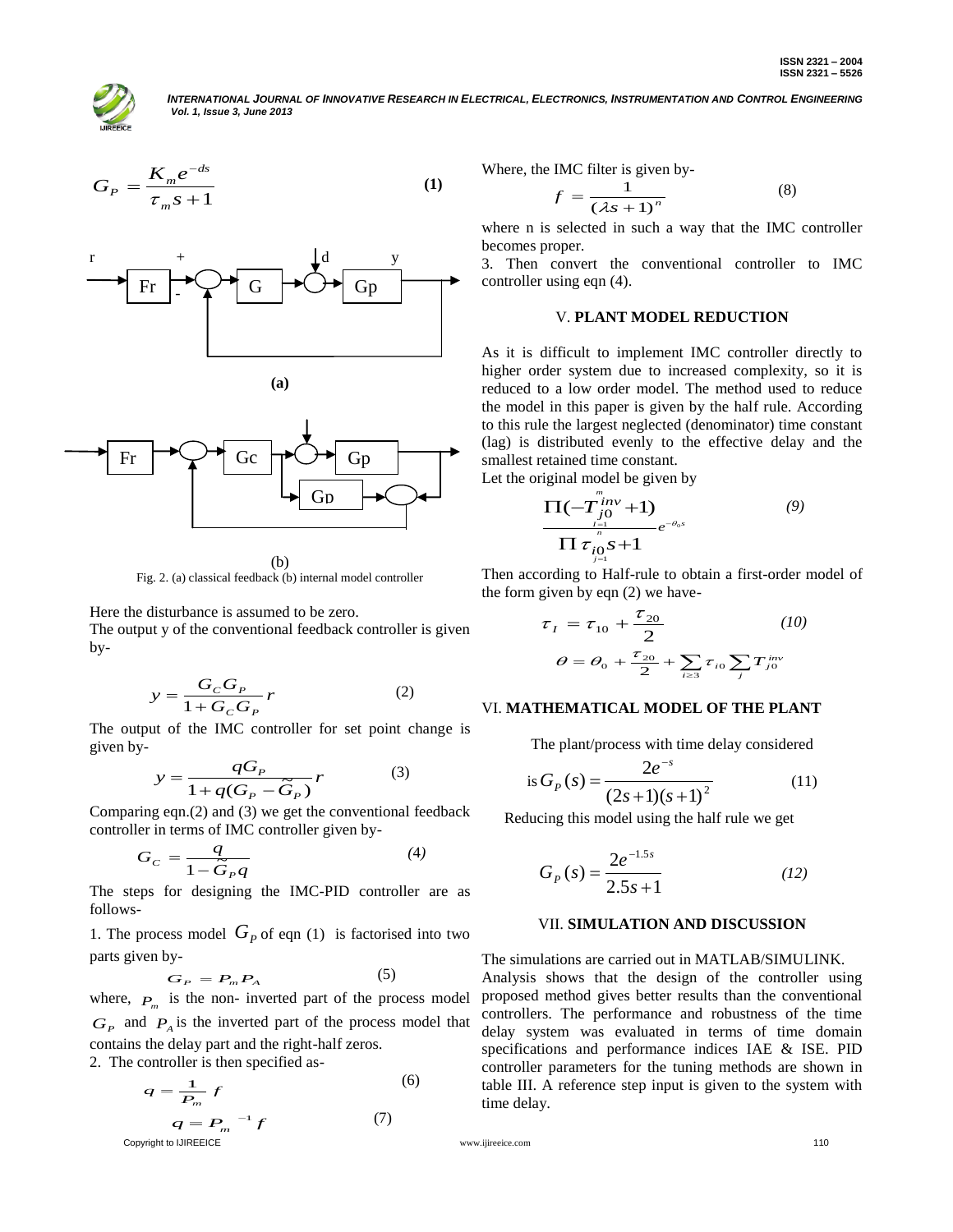

The response curve of the ZN method (Fig. 3) gives an unstable oscillating effect with very higher overshoot  $(M_p)$ and large settling time  $(t_s)$ . The calculated performance indices IAE and ISE are also very large.



Fig. 3. Step response of system using ZN method

From Step response of system using CHR method (Fig.4), it is observed that CHR method gives better performance in comparison to ZN method.



Fig. 4. Step response of system using CHR method

Tuning of the controller using IMC method gives the best result. This can be seen from Fig. 5. The calculated Performance index (IAE and ISE) is also reduced to a great extent.

Based on the responses the time domain specifications and performance indices by ZN, CHR and IMC tuning method are tabulated in Table IV and V respectively. Comparison of time domain specifications such as overshoot and settling time show the effectiveness of the proposed scheme.



Fig. 5. Step response of system using IMC method

| Tuning<br><b>Method</b> | $K_{c}$ | $\tau_i$ | $\tau_{d}$ |
|-------------------------|---------|----------|------------|
| <b>ZNPI</b>             | 0.866   | 2.980    |            |
| <b>ZN PID</b>           | 1.30    | 1.86     | 0.44       |
| <b>CHR PI</b>           | 0.5     | 0.2      |            |
| <b>CHR PID</b>          | 0.791   | 0.226    | 0.558      |
| <b>IMC PI</b>           | 0.568   | 0.227    |            |
| <b>IMC PID</b>          | 0.684   | 0.227    | 0.291      |

Table. III. PI/PID controller parameter

Table. IV. Comparison of Time domain specifications

|                               | ZN<br>PI | ZN<br><b>PID</b> | <b>CHR</b><br>PI | <b>CHR</b><br>PID | <b>IMC</b><br>PI | <b>IMC</b><br><b>PID</b> |
|-------------------------------|----------|------------------|------------------|-------------------|------------------|--------------------------|
| PO<br>(%)                     | 28.8     | 118              | 0                | 0                 | $\theta$         | $\theta$                 |
| Settli<br>ng<br>time<br>(sec) | 10.1     | 67.2             | 9.78             | 12.2              | 9.45             | 10.9                     |

The robustness of the proposed scheme is analysed by calculating its performance indices as tabulated in Table V.